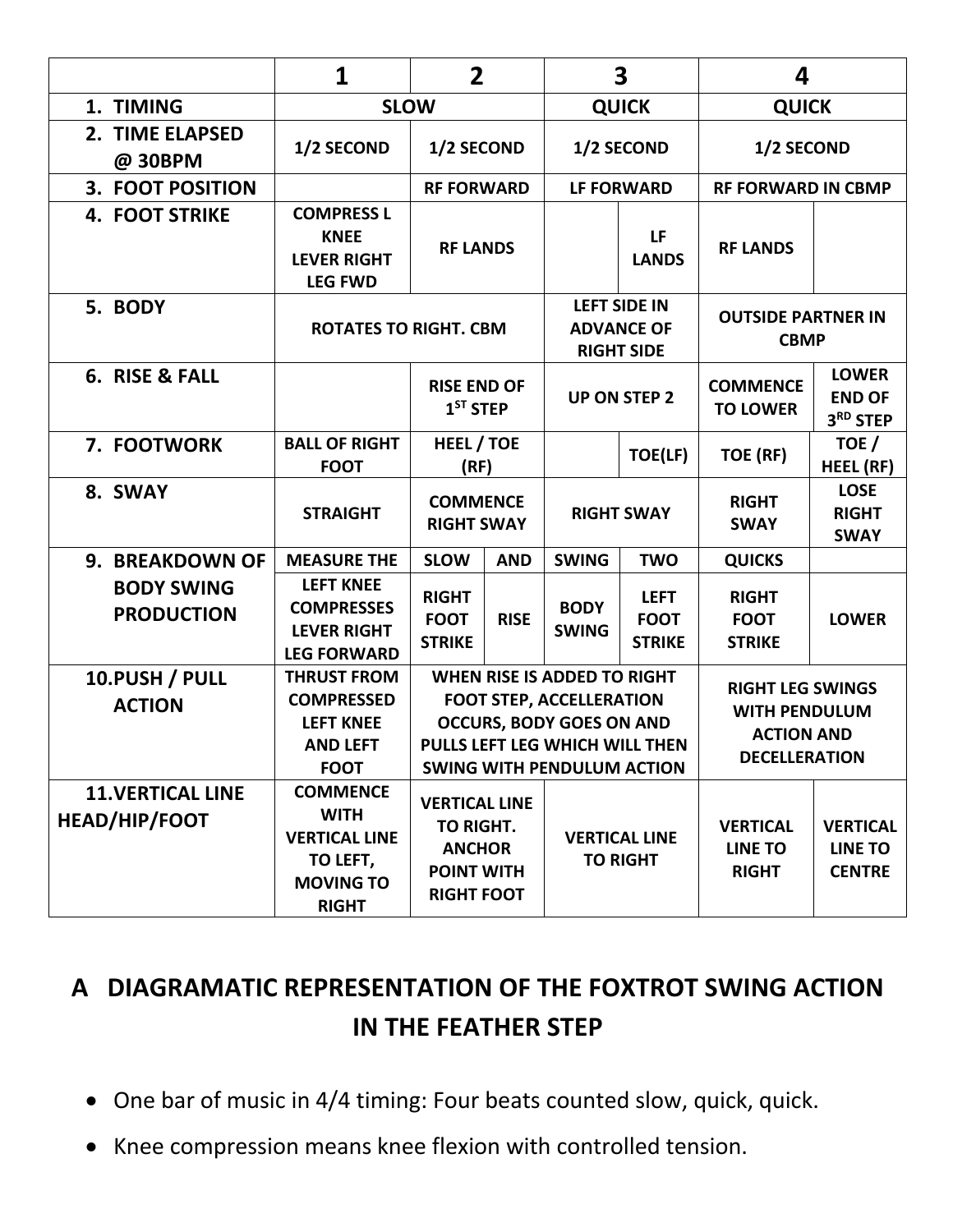- When a foot placement occurs with the feet apart, the weight is momentarily evenly divided between both feet, it is then taken completely onto the new foot.
- At the end of the third step the lowering action will blend with the knee compression of the commencement of the following dominant step (Heellead).
- When weight is transferred onto a foot that has moved forward, the supporting knee must continue to move forward all the time there is weight on that foot.
- When moving forward the knees must both move in the same direction…. forward.
- When moving backward the knees must move in opposite directions. The supporting knee compresses forwards and downwards, while back leg is extended backward, first on the ball of foot, then toe.
- If thrust and swing are not used, the dancer would be walking the slow step and running the two quick steps. This would be timing but not rhythm.
- While the feet are landing more or less in unison with the music beats, it is what happens with the body action between the foot placements that determines whether the dancer is stepping or dancing. Hence my use of the long established formula:-

## MEASURE THE SLOW AND SWING TWO QUICKS

- Ø '**Measure the**' represents the time taken to compress the standing knee to prepare for the initial thrust action, while the right leg commences to lever forward with the ball of foot in contact with the floor.
- $\triangleright$  **'Slow'** represents the right foot strike onto the heel.
- Ø '**And**' represents the rise action which produces swing.
- Ø '**Swing**' is the passage of the body through space.